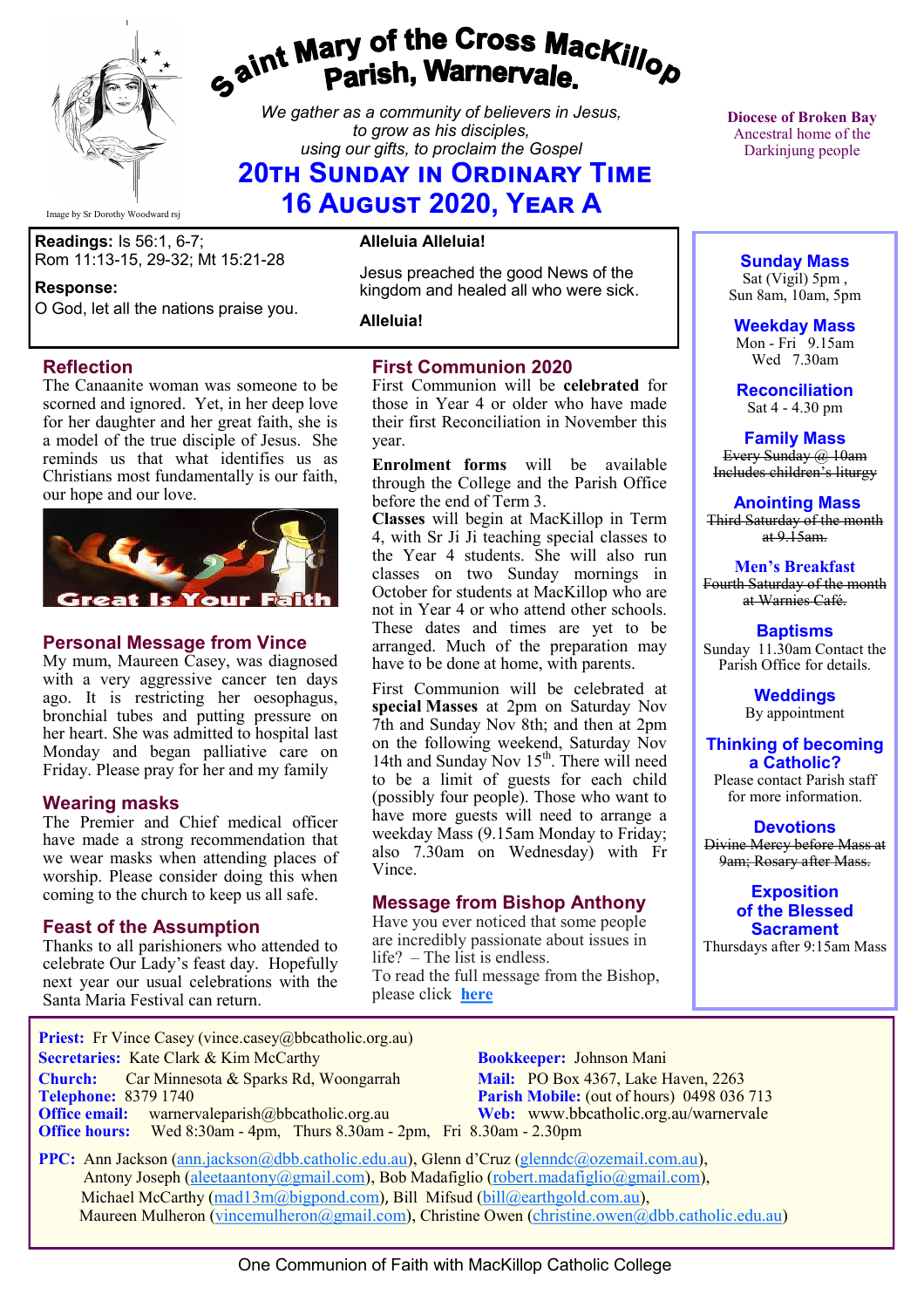#### **Return and Earn**

We raised **\$69.50** last week. Last financial year we raised **\$3,433.80.** A big thank you for your continued support!

**Please remember containers need to be empty of liquid; and not crushed or broken.** 

Please place glass in the crates.

**Cans and bottles must**  OThank you for O **have 10c refund logo!** RECYCLING

#### **Social Justice The Gaze of Jesus**

In Pope Francis, in *Laudato Si,* speaks about the "Gaze of Jesus" in looking in wonder at the beauty of creation. (#97) Pope Francis also says that "the mystery of Christ is at work in a hidden manner in the natural world as a whole". (#99) Francis is imploring us as Christians to think of caring for the poor and protecting the planet as a way to honour Jesus and God's creations. We might reflect on and pray the following prayer:

Dear God,

Please bless the sapphire globe and the diamonds on the water. Please cleanse the ground and heal the air, and save them all from us. Forgive us our trespasses and make not the earth trespass on us as we have so trespassed on her. and heal our broken bond. Amen (From *Illuminated Prayers* (1997) by Marianne Williamson at pp.48-49)

**Our next meeting is on 15 September at 2.30 pm. All are welcome.**

*Social Justice Committee* 

*Warnervale Catholic Church* **[www.marymackillopsocialjustice.word](http://www.marymackillopsocialjustice.wordpress.com) [press.com](http://www.marymackillopsocialjustice.wordpress.com)**

holic Social Just

#### **Coronavirus restrictions**

The number of people permitted to attend a church service has been **reduced to 100.**

**All other restrictions continue**, as in past weeks.

Please consider **wearing a mask** when visiting the church.

Click [here](https://bbcatholic.us8.list-manage.com/track/click?u=466af249e088db70ab864d088&id=d83b7dab6b&e=082a8c9b01) for the letter from the Vicar General and [here](https://bbcatholic.us8.list-manage.com/track/click?u=466af249e088db70ab864d088&id=27ad78a1d8&e=082a8c9b01) for the latest fact sheet from the Diocese.

#### **The Sacraments**

A course on The Sacraments presented by Bishop Barron will continue on Monday 17<sup>th</sup> August 2020 at 10am and again at 7pm in the church. This first of the six sessions is titled 'Introduction and Baptism'.

Please bring a pencil and paper as time will be available at the end for questions and discussion.

You are very welcome to join us. If you have any questions contact Terry Pate 0408 973 316.

**Pope Francis' Prayer Intention for August**

**The Maritime World** We pray for all those who work and live from the sea, among them sailors, fisherman and their families.

#### **Position Vacant Catechist Coordinator, Lower North Shore Parish**

Casual Role: 4 - 10 hours per week

For a position description or more information, please email [recruit](mailto:recruitment@bbcatholic.org.au)[ment@bbcatholic.org.au](mailto:recruitment@bbcatholic.org.au) or call Jackie Hanson (Chancery HR) on 8379 1667. View the full advertisement on the Diocesan website: [https://](https://www.bbcatholic.org.au/people/positions-vacant)

[www.bbcatholic.org.au/people/positions](https://www.bbcatholic.org.au/people/positions-vacant) -[vacant](https://www.bbcatholic.org.au/people/positions-vacant) ……………………………………………………

#### **Expression of Interest for FUTURE FOCUSED SCHOOL LEADERS**

We are seeking ambitious, inspirational and future-focused leaders to join our Broken Bay system of Catholic schools in 2021.

To express your interest in positions of responsibility including Principal, Assistant Principal and Religious Education Coordinator, please email our recruitment team at

hr@dbb.catholic.edu.au or call us on 9847 0596. Alternatively, start right now and apply here.

### **Social Justice Statement**

The Australian Bishops have released the social Justice Statement for 2020: *To Live Life to the Full: Mental health in Australia today.* [Click here](https://bbcatholic.us8.list-manage.com/track/click?u=466af249e088db70ab864d088&id=48ff8aad79&e=082a8c9b01) to view or download.

#### **This week**

**Monday 17 Aug**  9:15am Mass / Communion Service

**Tuesday 18 Aug**  9:15am Mass / Communion Service

**Wednesday 19 August** 7:30am Mass / Communion Service 9:15am Mass / Communion Service

**Thursday 20 Aug St Bernard** 9:15am Mass / Communion Service

**Friday 21 August St Pius** 9.15am Mass / Communion Service 10am Mass with Yr 4

**Saturday 22 August Queenship of the Blessed Virgin**

4pm Reconciliation 5pm Mass

**Sunday 23 August** 8am Mass 10am Mass 11:30am Baptism 5pm Mass 7pm Syro-Malabar Fr Bineesh

#### **Working with Children**

Parishioners who hold WWCC (Working With Child Check) will be receiving a letter from the Parish in the next few weeks informing them of the meaning of the new legislation.

The diocese will then contact you via email and send a link asking you to do some online training - (except for catechists they have their own training). If you are unable to do this online training at home - please call the parish office. We can set you up with a computer in the parish meeting room to complete the training (it is fairly straight forward and user friendly). Please speak with Fr Vince if you have any concerns.

#### **Liturgy of Lament Listening to the Past: Caring for the future**

All are invited to gather to pray together in acknowledging the suffering caused to our most vulnerable. Tuesday 1 September 2020, 7.00pm @ Our Lady of the Rosary Cathedral, Waitara. The liturgy will also be lived streamed at [www.bbcatholic.org.au](https://bbcatholic.us8.list-manage.com/track/click?u=466af249e088db70ab864d088&id=c772d1e95e&e=082a8c9b01)

Please remember our sick: Maureen Casey (Fr Vince's Mum), Terry Hardman, Mary Anne Larkin, Bill McGuinness, Tracey Mulheron, Ursula Barker, Anna Savia, Helen Elliot, Peter Dormer, Sheila Lyons, Charlie Radford, Ray Slucher, Jimmy Casey, Jim Swanson.

Deceased: Margot Beckett, Fred Butterfield, Darrell Travis, Dorothy McGinlay (Karen's mother), Graham Moulder, Brian Shanks, Mary Kelly, Anne Bonnici, Amanda Perriotte, Don Chapman, Therese Hardman, Paulo, Maureen Hassan, George and Annie Vassallo, Tony and Doris Atttard, John Dormer.



Mass Intentions: Rosemary and Noel Flowers, Sedicol, Medina, & Nacua families.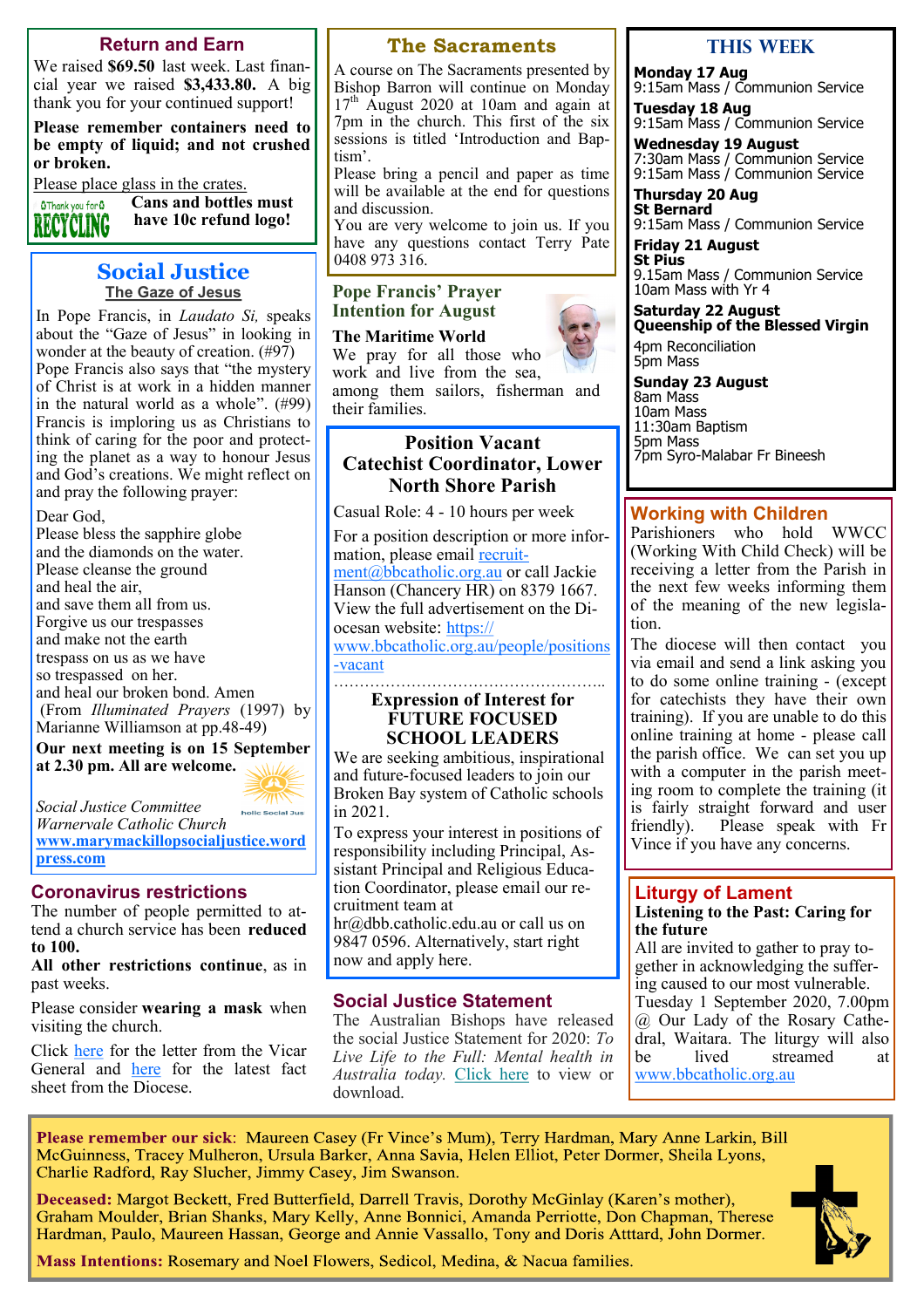# Readings at Mass

#### **First reading Is 56:1, 6-7**

Thus says the Lord: Have a care for justice, act with integrity, for soon my salvation will come and my integrity be manifest. Foreigners who have attached themselves to the Lord to serve him and to love his name and be his servants – all who observe the sabbath, not profaning it, and cling to my covenant – these I will bring to my holy mountain. I will make them joyful in my house of prayer. Their holocausts and their sacrifices will be accepted on my altar, for my house will be called a house of prayer for all the peoples.

The word of the Lord.

## **Responsorial Psalm Ps 66:2-3, 5-6, 8**

R O God, let all the nations praise you!

O God, be gracious and bless us and let your face shed its light upon us. So will your ways be known upon earth and all nations learn your saving help R.

Let the nations be glad and exult for you rule the world with justice. With fairness you rule the peoples, you guide the nations on earth. R.

Let the peoples praise you, O God; let all the peoples praise you. May God still give us his blessing till the ends of the earth revere him R.